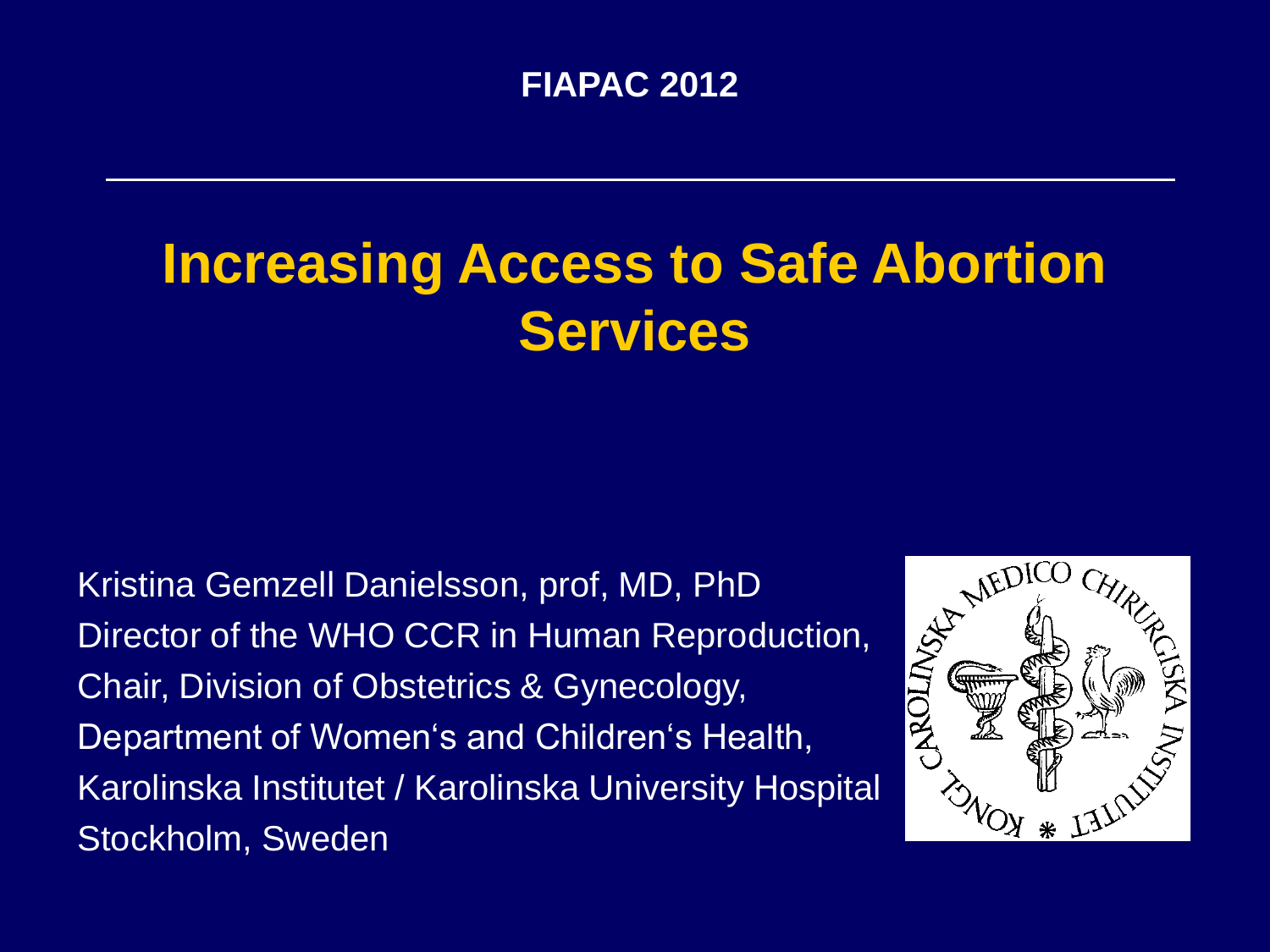**"Women are not dying because of diseases we cannot treat. They are dying because societies have yet to make the decision that their lives are worth saving."**

Professor M.F. Fathalla Former President of the International Federation of Gynaecology and Obstetrics Professor of Obstetrics and Gynaecology, Assiut University, Egypt

Increased access to safe abortion. K.Gemzell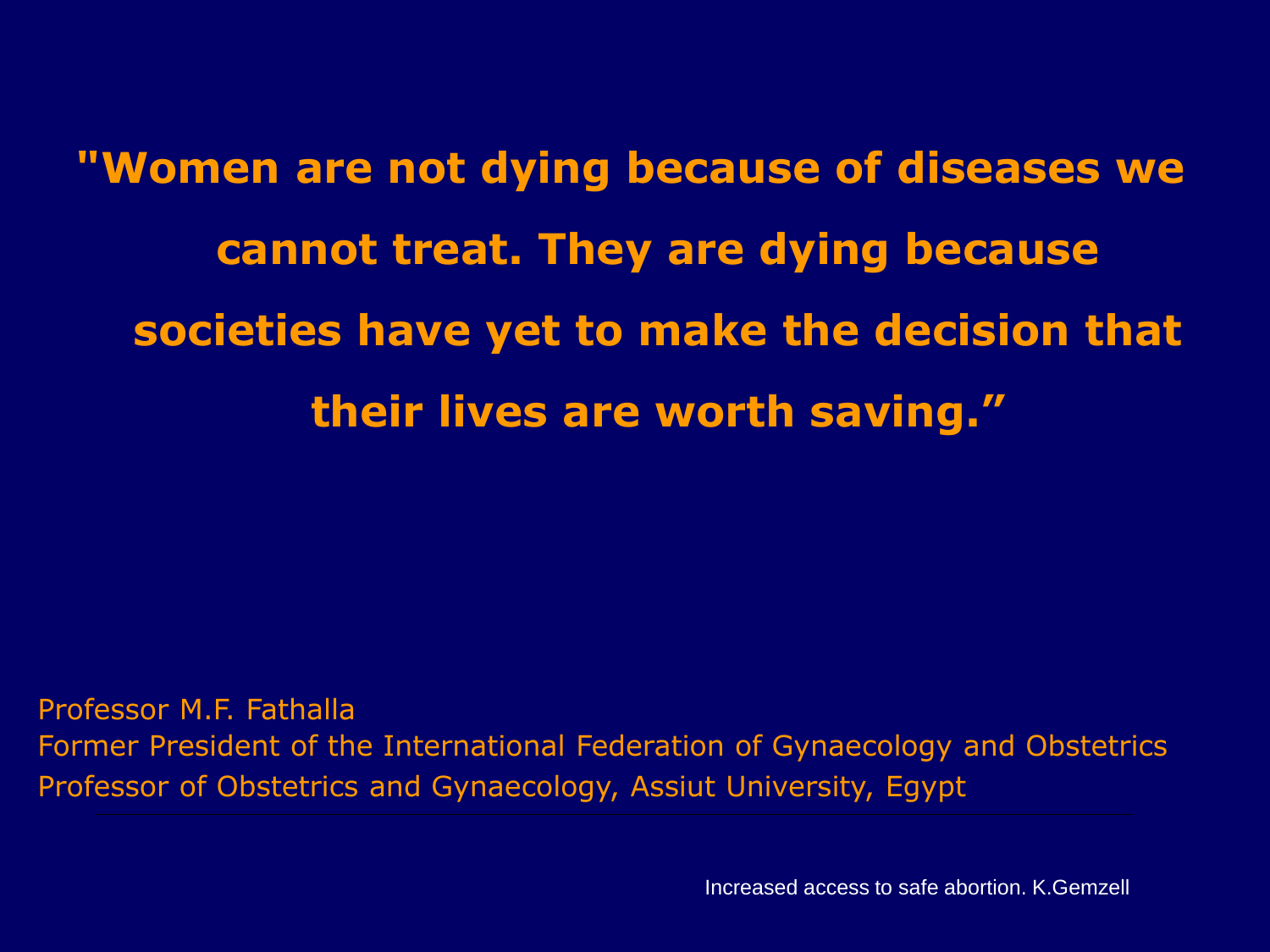#### **Who decides over fertility?**



US-president Bush signing a law against late abortions, 2003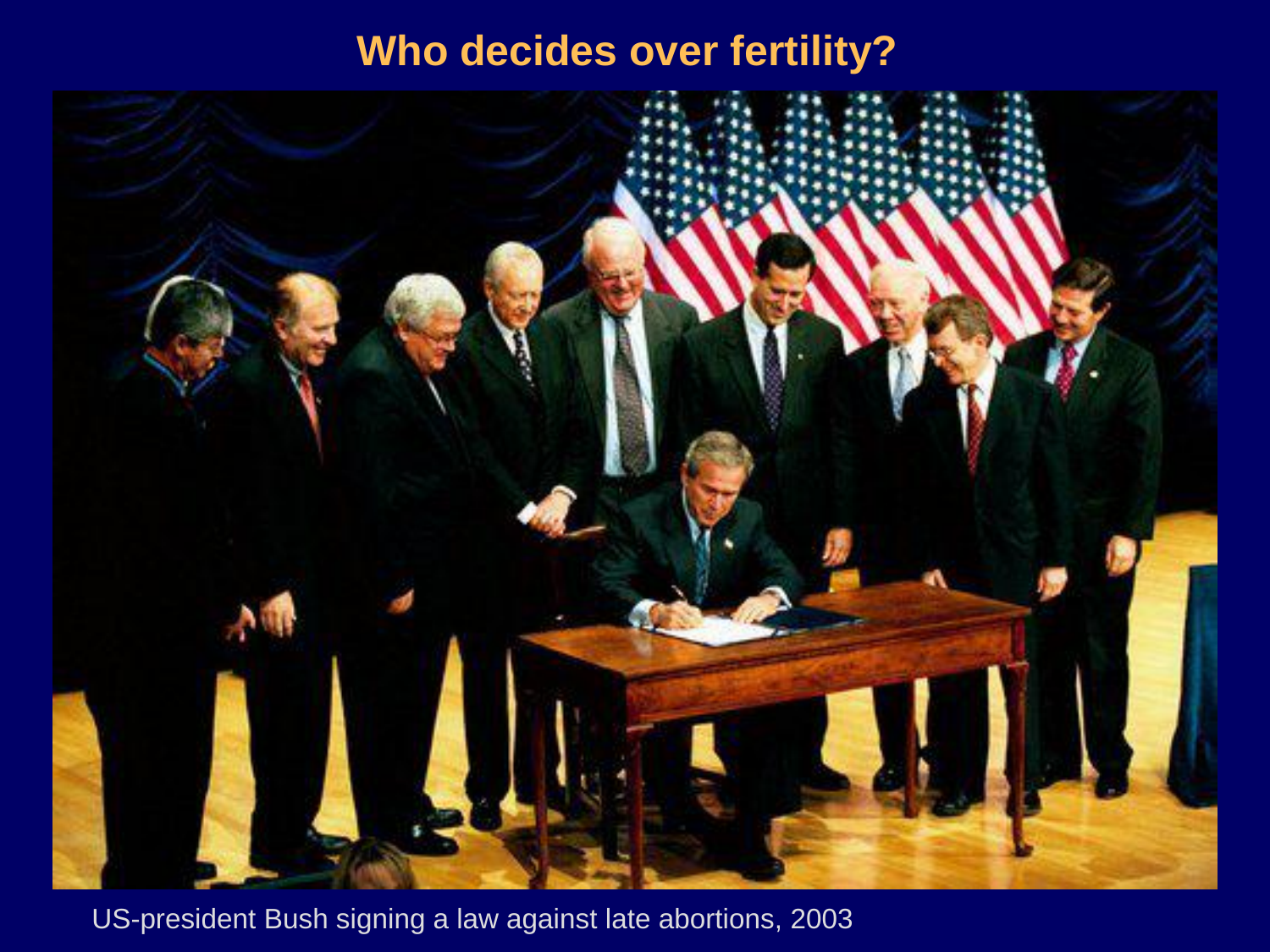



UNITED NATIONS

# Goal 5

### **Improve** maternal health

**TARGET** 

Reduce by three quarters, between 1990 and 2015, the maternal mortality ratio

Achieving good maternal health requires quality reproductive health services and a series of well-timed interventions to ensure a women's safe passage to motherhood. Failure to provide these results in hundreds of thousands of needless deaths each year-a sad reminder of the low status accorded to women in many societies.

Measuring maternal mortality-death resulting from the complications of pregnancy or childbirth-is challenging at best. Systematic underreporting and misreporting are common, and estimates lie within large ranges of uncertainty. Nevertheless, an acceleration in the provision of maternal and reproductive health services to women in all regions, along with positive trend data on maternal mortality and morbidity, suggest that the world is making some progress on MDG 5.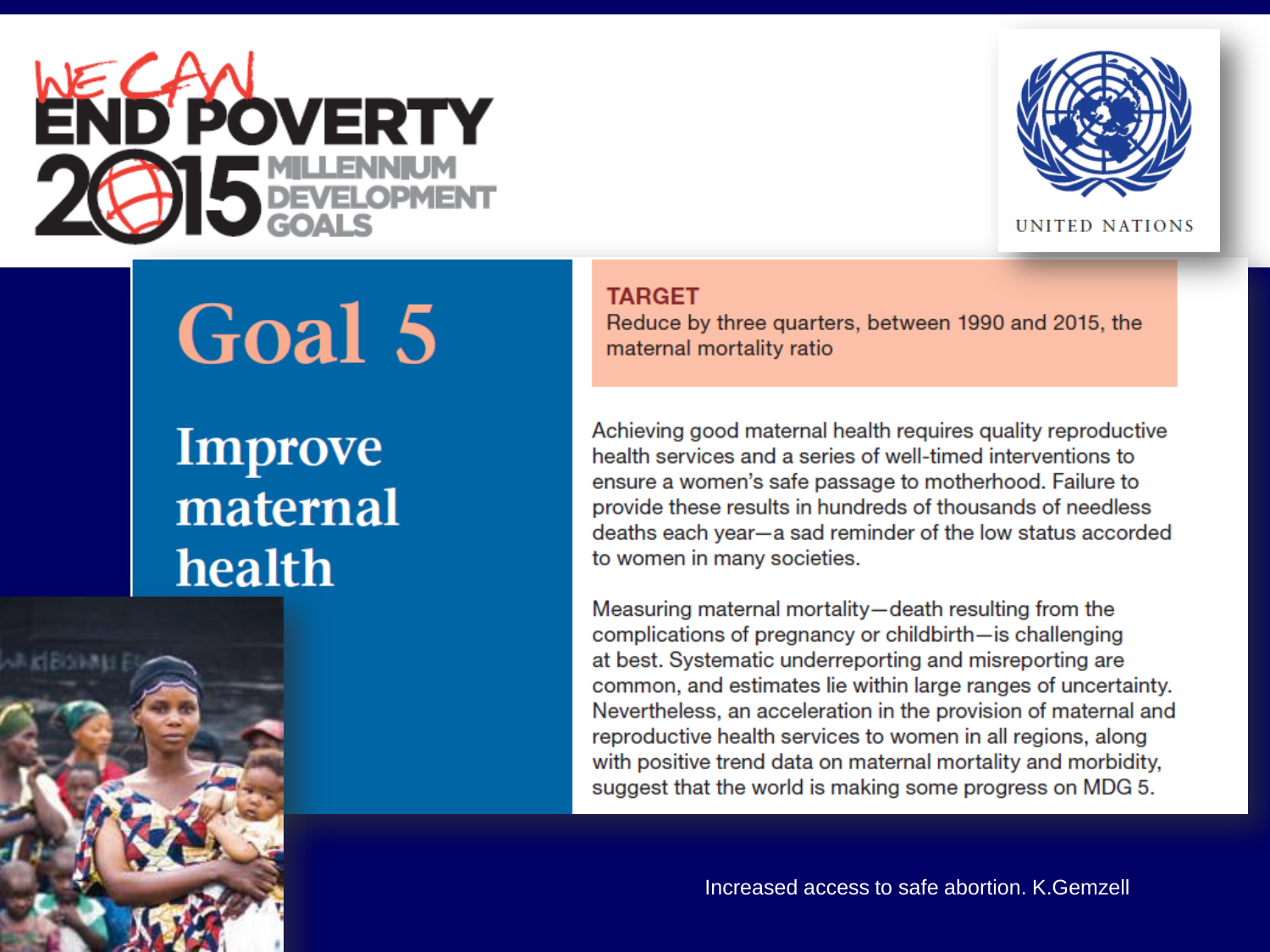#### **Abortion rates and abortion laws**

Abortion rates tend to be lower in subregions that have liberal abortion laws.

50 Eastern Europe 40 Caribbean Southeastern Asia Eastern Africa Middle Africa Abortions per 1,000 women 15-44 South America 30 Western Africa Eastern Asia Central America South Central Asia Western Asia 20 Southern Europe Northern Africa North Oceania **Ca** America Southern Africa Northern Europe  $10$ Western Europe  $\mathbf 0$  $50$  $10$ 20  $30$ 40 60 70 80  $90$  $\bf{0}$ 100  $\frac{96}{6}$ % of women aged 15-44 living under liberal abortion laws

Source: Sedgh G et al., Induced abortion: incidence and trends worldwide from 1995 to 2008, Lancet, 2012 (forthcoming).

Sedgh G et al., Lancet 2012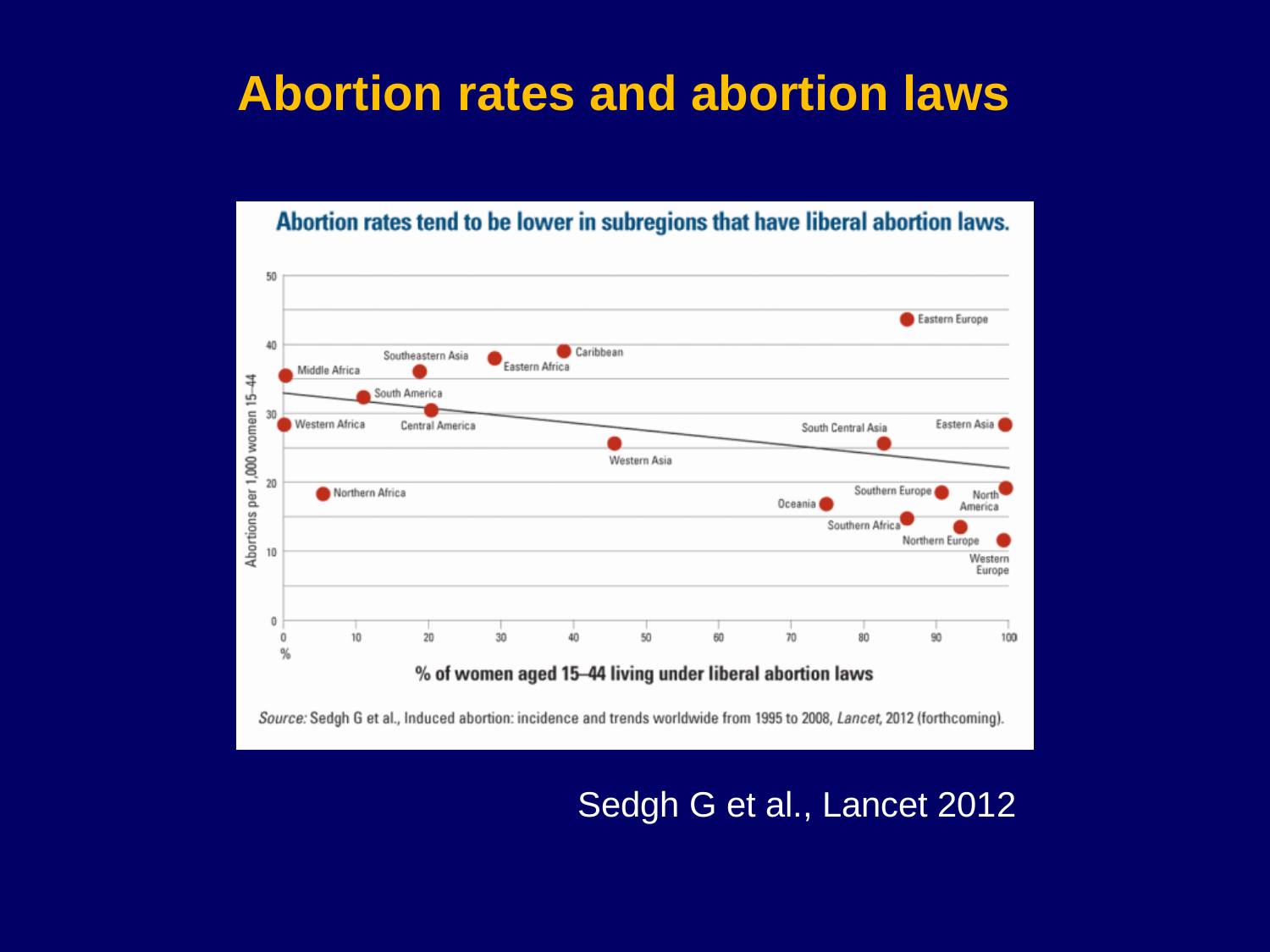#### **Abortion related deaths can be prevented !!!!**

- Recognize abortion as a major contributer to maternal mortality
	- Politicians, doctors, nurses (FIGO), the Church etc.
- **Increase access to safe abortion methods and stop outdated methods-** Vacuum aspiration (MVA), medical abortion, misoprostol, "menstrual regulation", PAC
- Increase emergency service för abortion related complications
	- Midlevel providers, doctors, MVA, drugs
- Contraceptive councelling and contraception also for young and unmarried women
- Information on sexual and reproductive health and rights
- Empower women!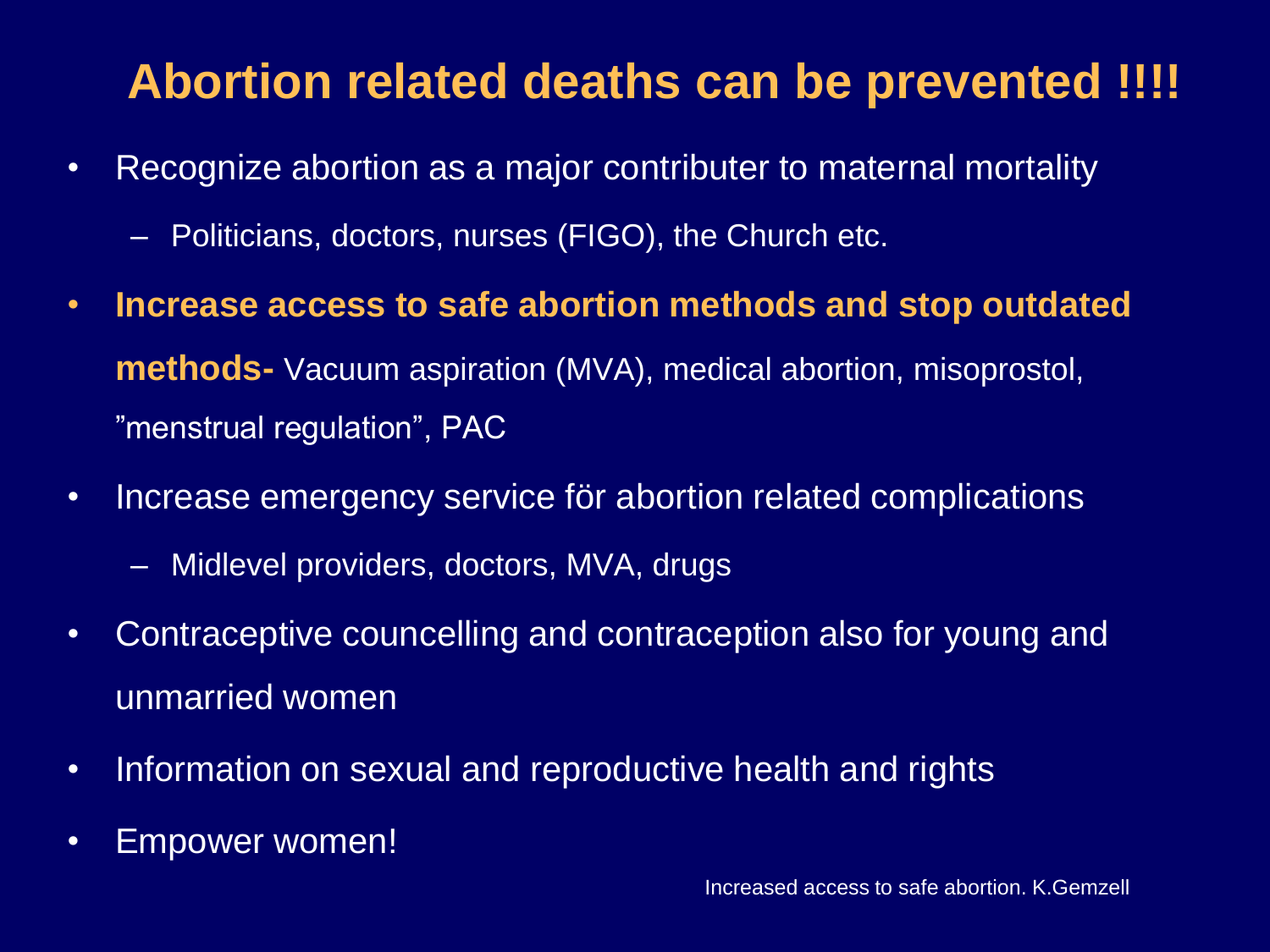# **Development of medical abortion**

- 70ies, Prostaglandin analogues, High efficacy, High incidence of side effects
- 80ies, Mifepristone (RU 486, Roussel Uclaf), 60-80 % efficacy Herrman et al., 1982, Kovacs et al., 1984
- 1985; Mifepristone increases uterine contractility and sensitivity to PG
- 1986 Mife+ Gemeprost Cameron, Michie, Baird
- 1991 Mife+ oral misoprostol Norman, Thong, Baird



- 1995 Vaginal misoprostol more effective than oral El Rafaey...,Templeton
- Medical abortion Mifepristone followed by PG:

1988 France 49d., 400 mg Cytotec® 1991 UK 63d. 1mg gemeprost  $(1992 \text{ China} 49d., 600 \text{ mg Cytotec®})$ 1992 Sweden 63d.,1mg gemeprost

Increased access to safe abortion. K.Gemzell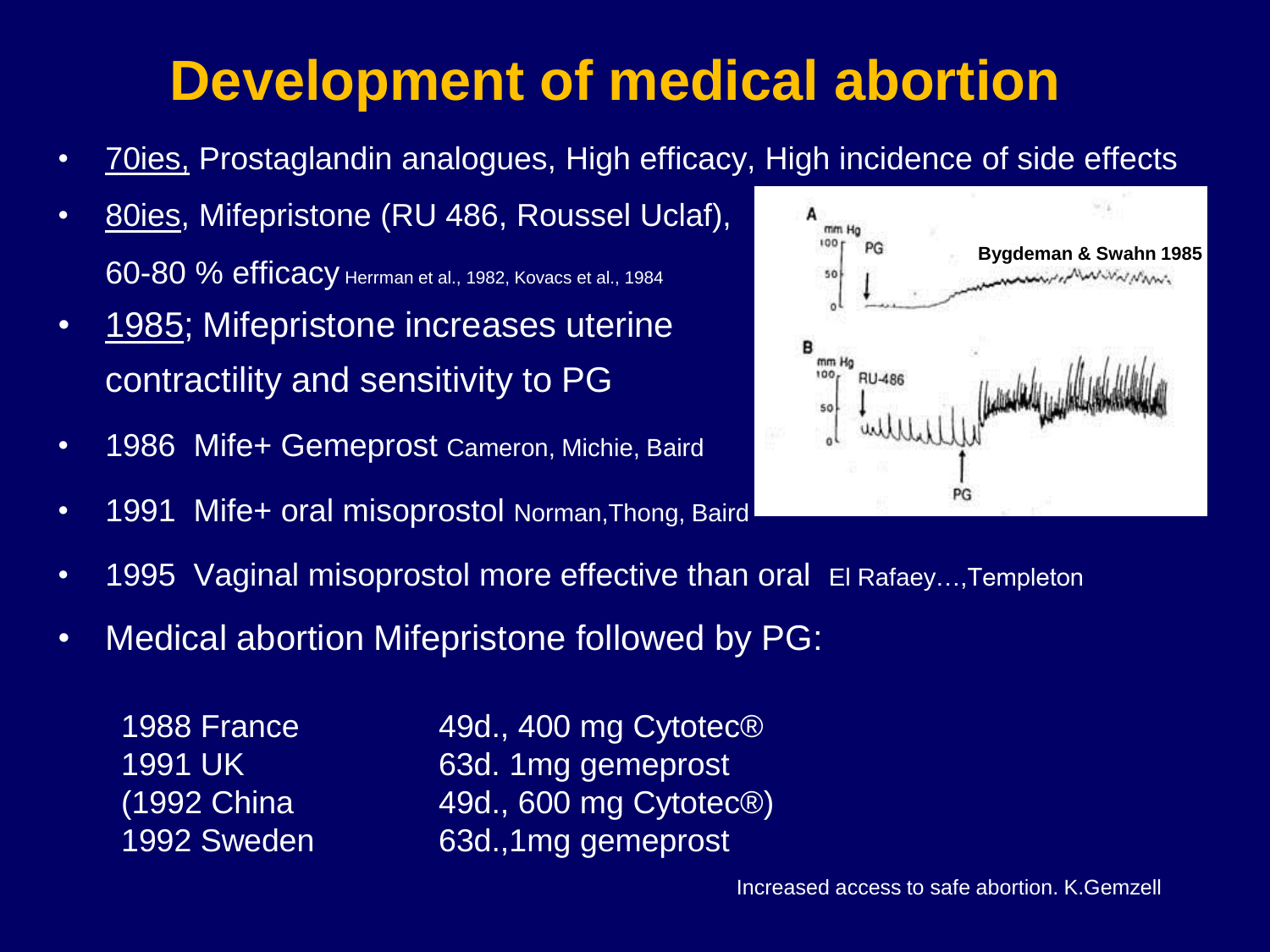#### **Medical Abortion protocol in Sweden 1990ies**

- **Telephone booking**
- **Visit 1** Attend abortion Clinic; visit to gynecologist and midwife
	- Counseling and clinical assessment of gestation
	- Screening for STI (chlamydia)
	- Contraceptive counseling and prescription
- **Visit 2** 
	- **Mifepristone (600200)**
- **Visit 3** (36-48 hrs after mifepristone)
	- **PG (gemeprostmisoprostol)**
	- Pain relief
	- Stay at clinic 4-6 hrs
- Visit 4 (Follow-up) (gynecologist  $\rightarrow$  midwife)
	- 3 weeks: pelvic examination, US, hCG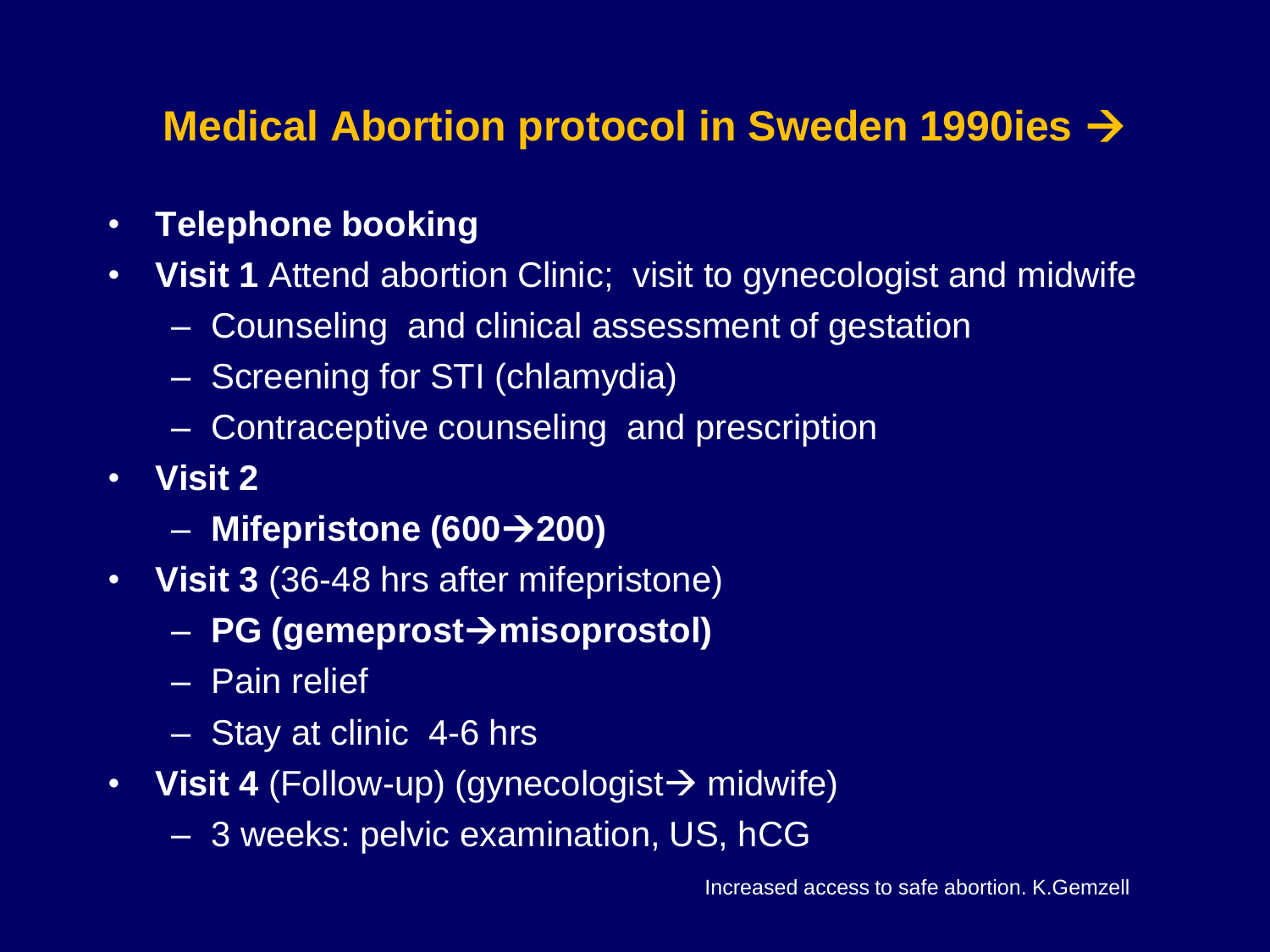#### **Proportion of medication abortions (first trimester)**



Increased access to safe abortion. K.Gemzell

Source: national abortion statistics, C Fiala, MUVS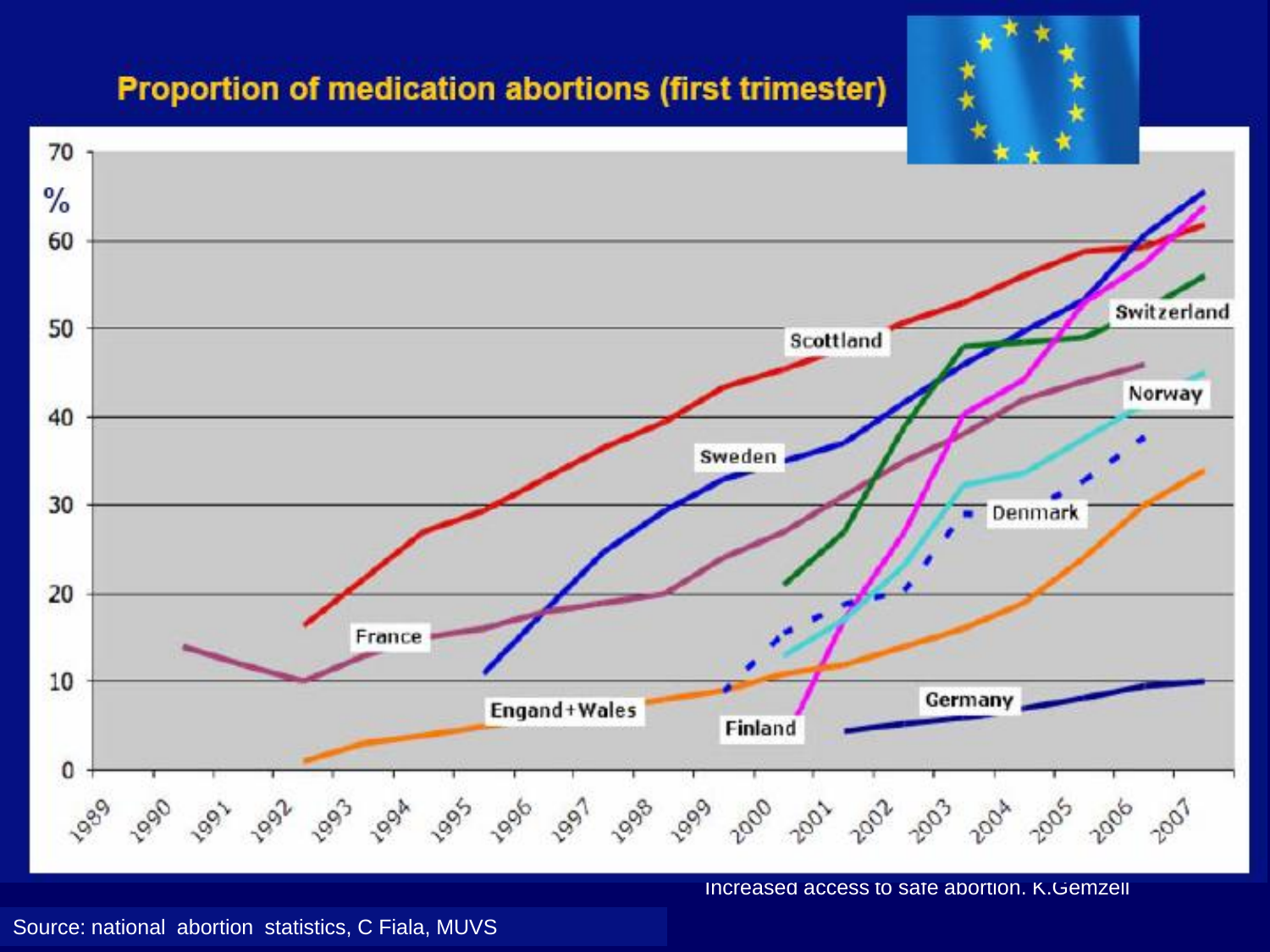#### **Impact of reducing barriers in access**

Diagram 4. Andel (%) verkställda aborter efter graviditetens längd 1985-2007

Proportion (%) of induced abortions by duration of gestation 1985-2007



Sweden 2011: approx.90% of abortions up to 63 days are medical

Official statistics of Sweden, Induced abortions 2007, **C Fiala MUVS**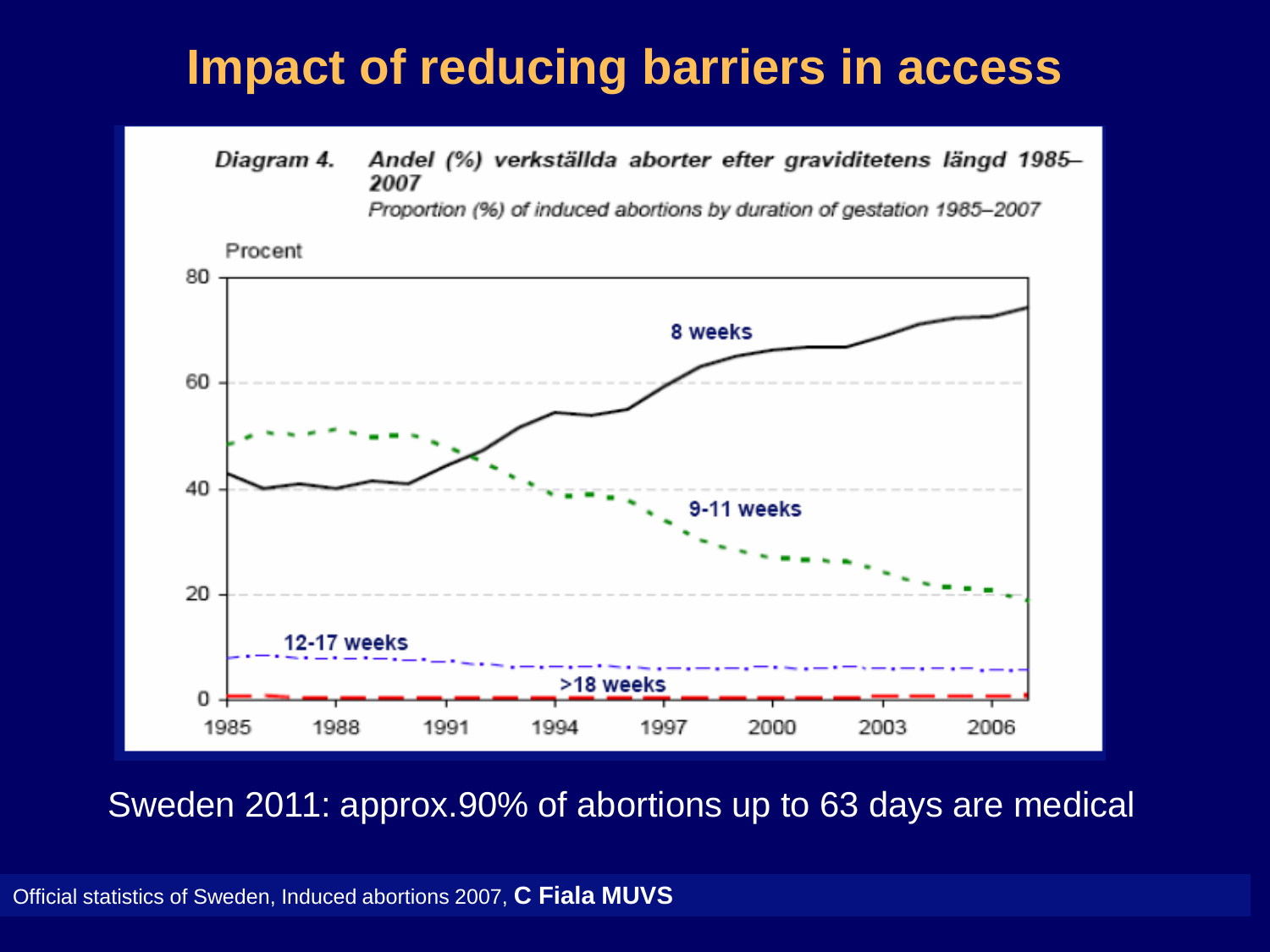#### **Medical abortion**

- Highly effective, safe and acceptable method
- Can be used for all gestational lengths
- Can replace surgical abortion
- Mifepristone Limited approval. Available in about 53 countries, Expensive
- Misoprostol– alone highly effective (FIGO guidelines) but priming with mifepristone increases efficacy, allows lower dose and less side effects

**How can we increase access to medical abortion with the most effective regimen?**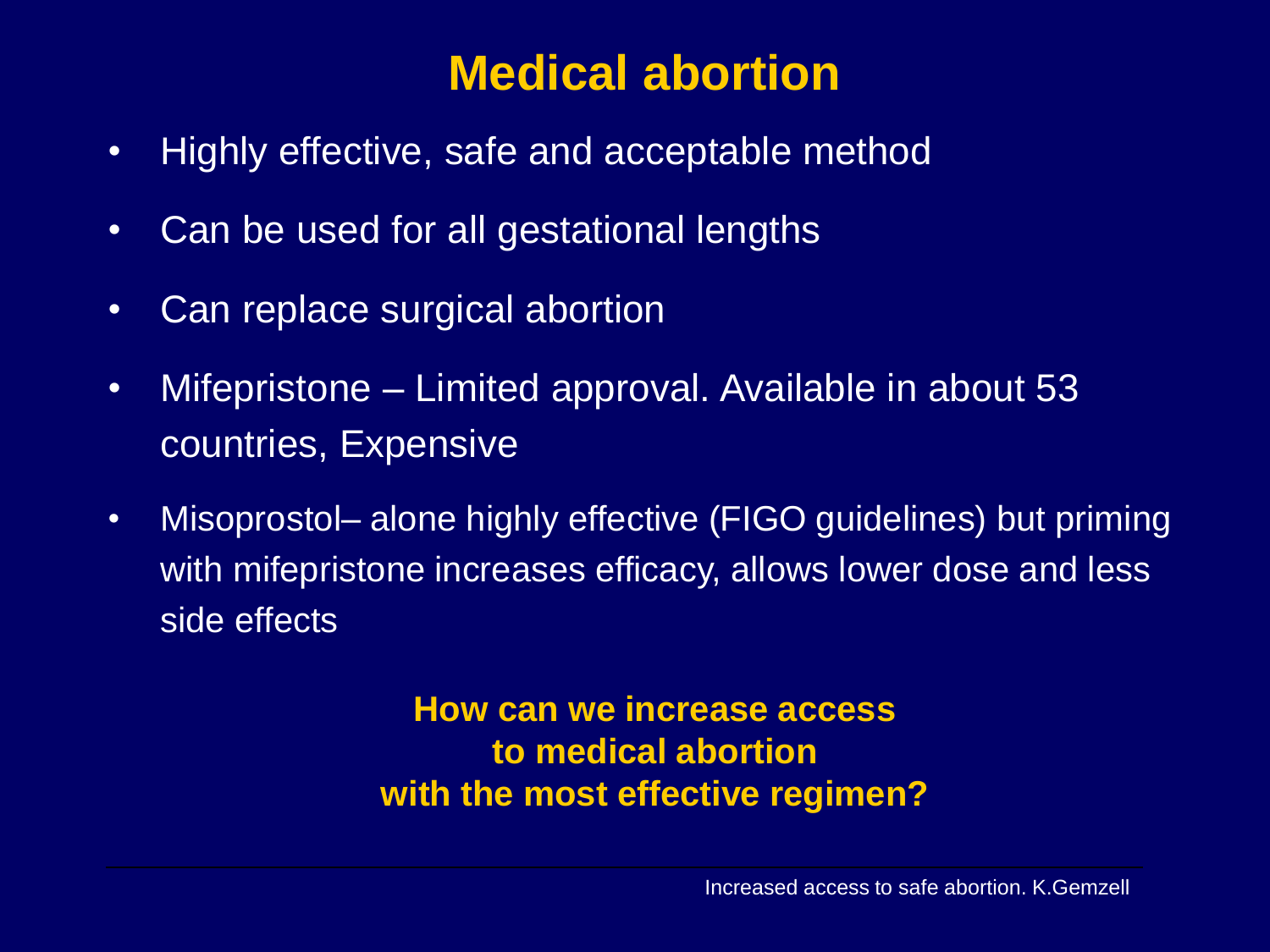**How can we increase access to medical abortion with the most effective regimen?** 

- 1. Home use of (mifepristone) + misoprostol
- 2. Telemedicine
- 3. Task shift / sharing
- 4. Simplified procedures for FU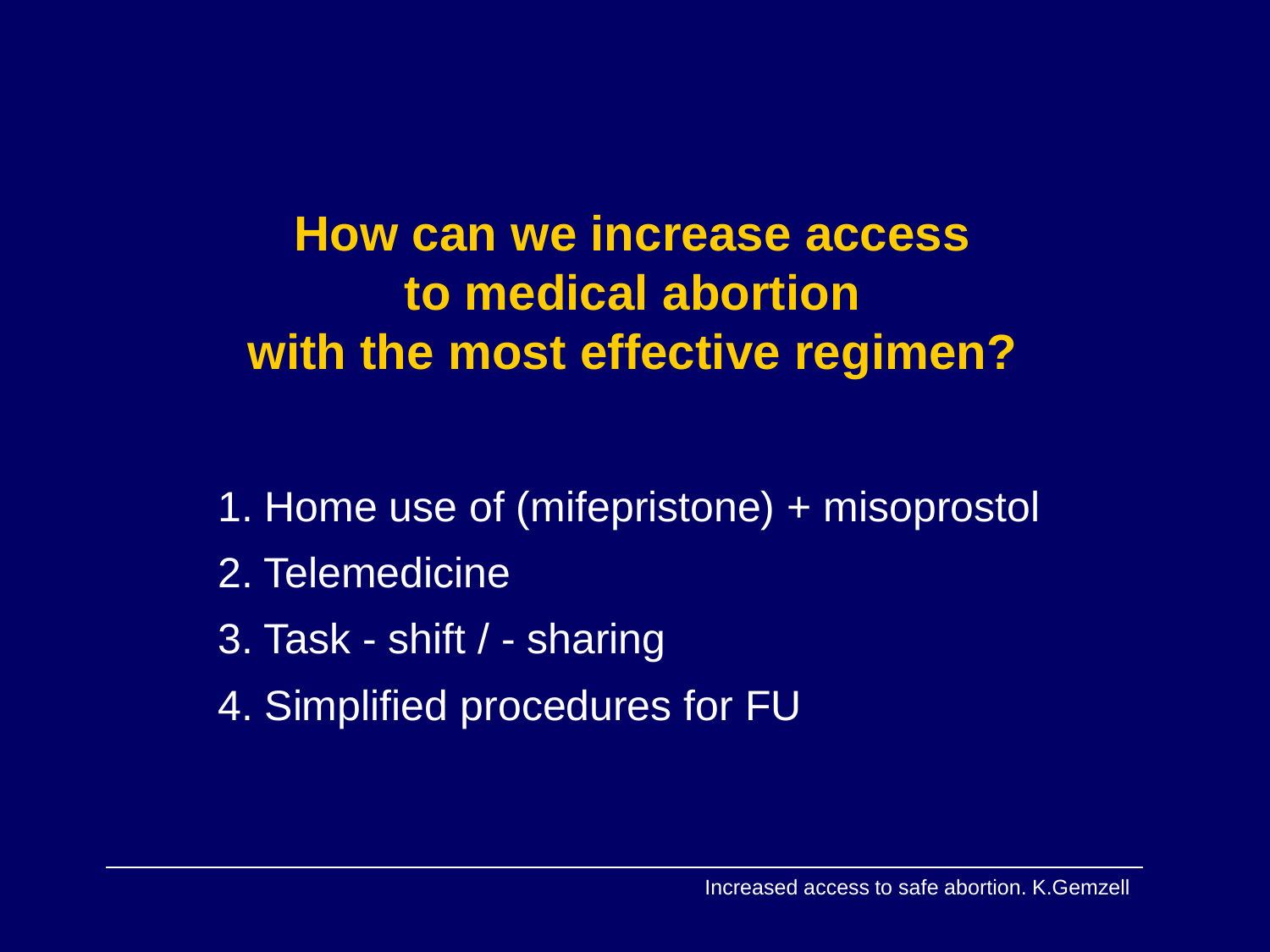### **1. Home use of misoprostol up to 63 days**

- Safety and acceptability established in a number of studies
- Reasons to choose home-use of misoprostol
	- Easier
	- More private
	- Feels more comfortable with a heavy bleeding at home
- Home use an option in Sweden since 2004 (approved by the Board of Health and Welfare)
- 99 % would have preferred to take mifepristone at home

Fiala et al., 2004, Kopp-Kallner et al., 2010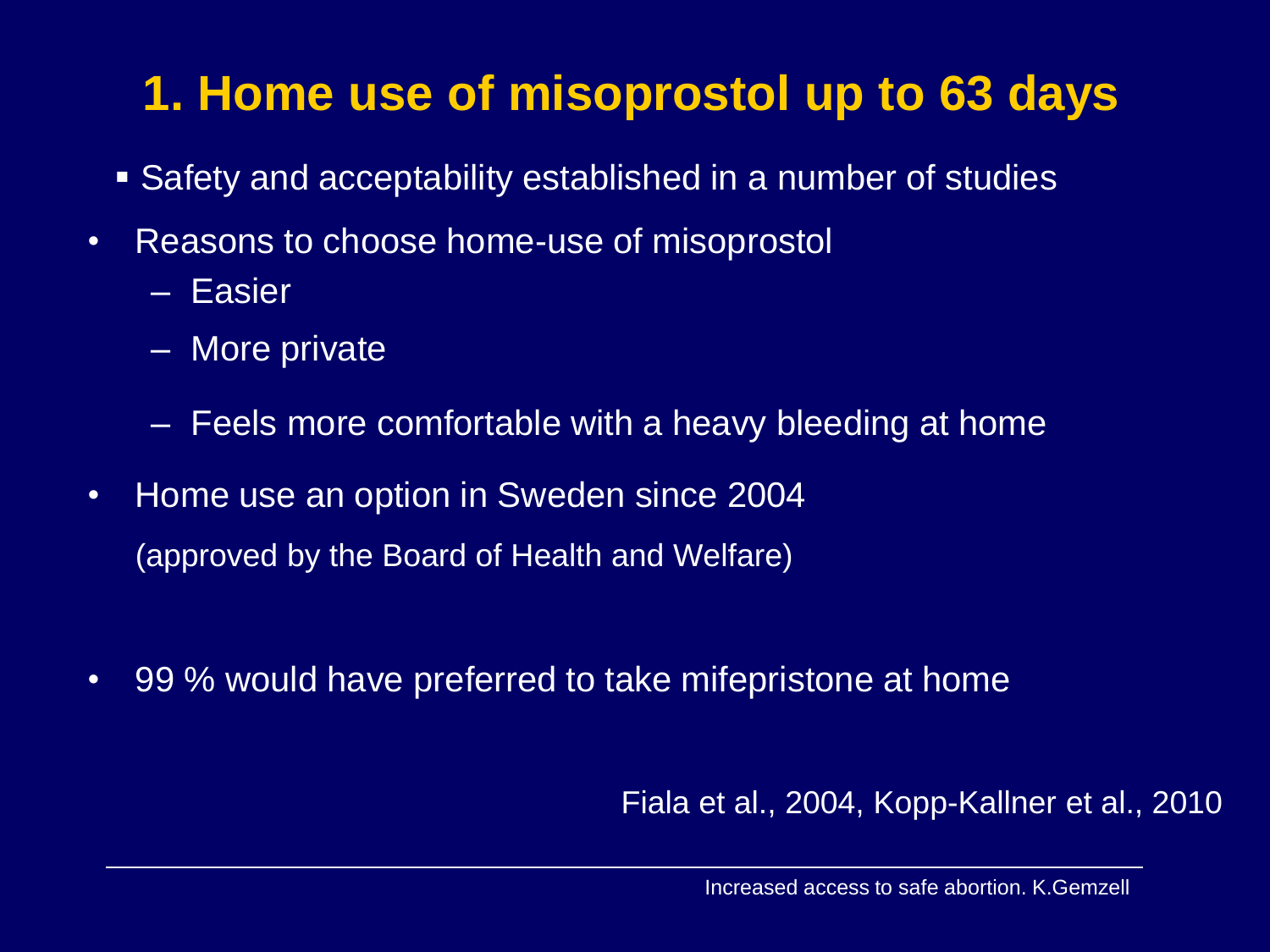DOI: 10.1111/j.1471-0528.2008.01787.x www.blackwellpublishing.com/bjog

#### **Short communication**

#### Using telemedicine for termination of pregnancy with mifepristone and misoprostol in settings where there is no access to safe services

#### RJ Gomperts,<sup>a</sup> K Jelinska,<sup>b</sup> S Davies,<sup>c</sup> K Gemzell-Danielsson,<sup>d</sup> G Kleiverda<sup>e</sup>

<sup>a</sup> Women on Waves, Amsterdam, the Netherlands <sup>b</sup> Women's Wallet, Amsterdam, the Netherlands <sup>c</sup> Women on Web, Minneapolis, MN, USA <sup>a</sup> Department of Woman and Child Health, Karolinska Institutet, Stockholm, Sweden <sup>e</sup> Department of Obstetrics and Gynaecology, Hevoziekenhuis, Almere, the Netherlands Correspondence: RJ Gomperts, Women on Waves, PO Box 15683, 1001 ND, Amsterdam, the Netherlands. Email gomperts@womenonwaves.org

Accepted 25 February 2008.

Women on Web is a service that uses telemedicine to help women access mifepristone and misoprostol in countries with no safe care for termination of pregnancy (TOP). This study reviews the telemedicine service. After an online consultation, women with an unwanted pregnancy of up to 9 weeks are referred to a doctor. If there are no contraindications, a medical TOP is conducted by mail. After maximising the follow up from 54.8 to 77.6%, 12.6%

decided not to do the TOP and 6.8% of the women who did the medical TOP at home needed a vacuum aspiration. Telemedicine can provide an alternative to unsafe TOP. Outcomes of care are in the same range as TOP provided in outpatient settings.

Keywords Abortion, buccal misoprostol, e-health, home-use, mifepristone, self-administration, telemedicine.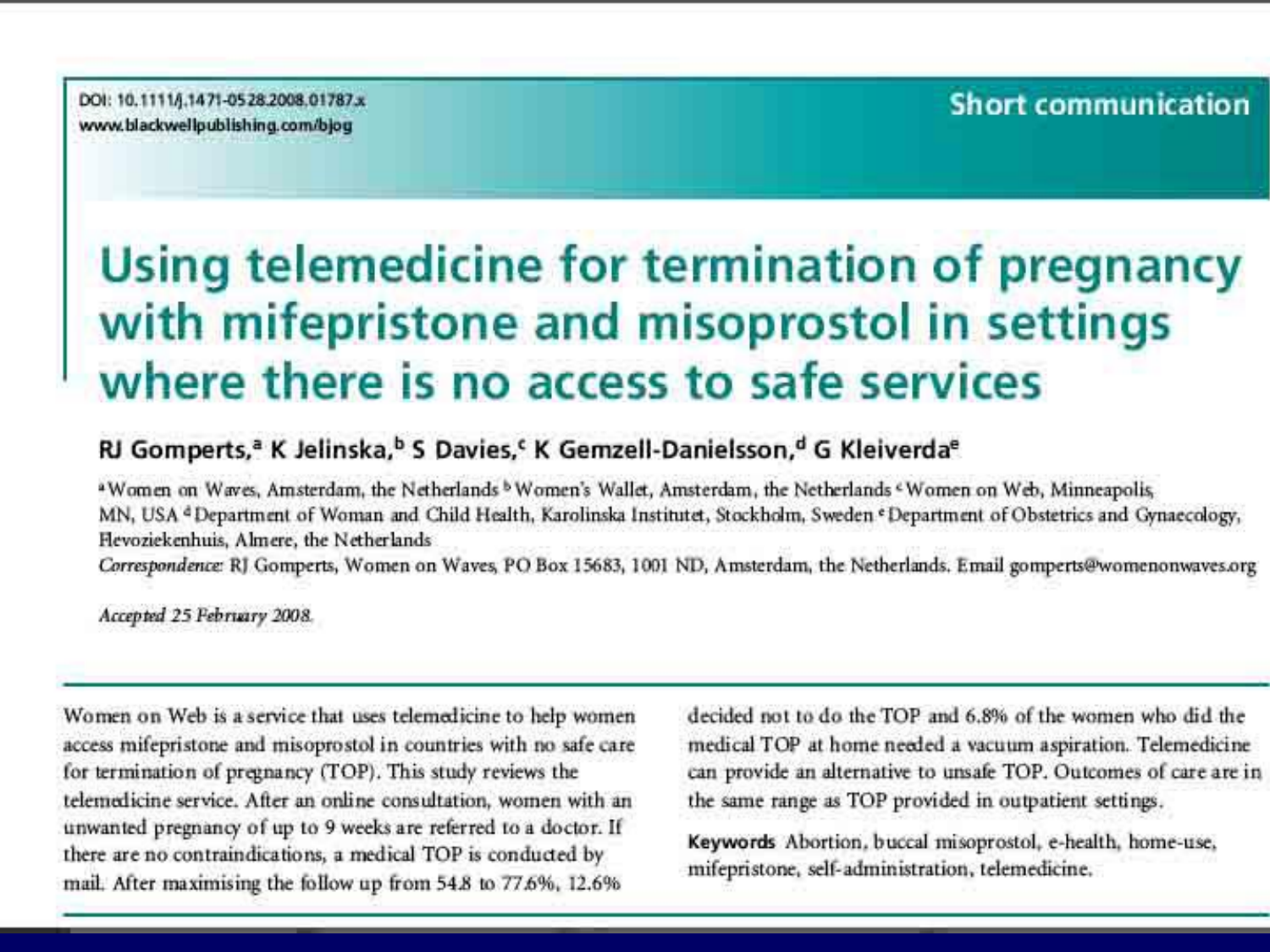# **www.womenonweb.org** I had an abortion I need an



Do you have an unwanted pregnancy? Click here. This online medical abortion service helps women gain access to a safe abortion with pills in order to reduce the number of deaths due



Every year 42 million women have an abortion. Every 7 minutes a woman dies unnecessarily from an illegal abortion. Show your face, share your story, donate your money and help women around the world get access to safe abortions. Discuss and share information with others. Look for support if you are considering an abortion. Participate to support abortion rights, also if you did not have an<br>aasord*io*n: essex aafg.abortione b.Gemats to find our more...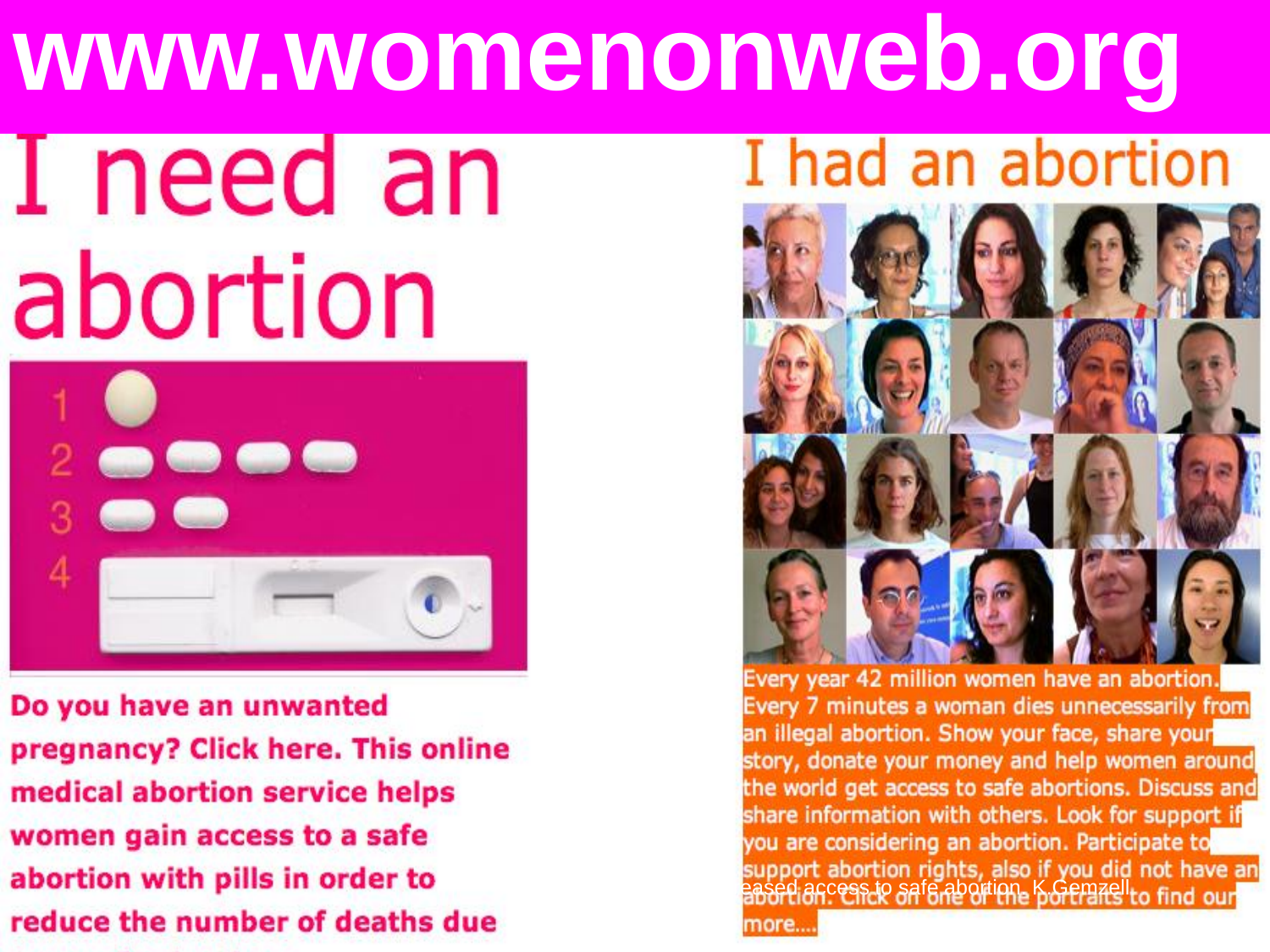#### **3. Task sharing: Medical abortion provided by physician or midwife**

- RCT at the Karolinska University Hospital to assess the feasibility and acceptability of medical abortion up to 63 days' gestation when used in clinical routine
- provided by either midwife or gynecologist

• Training prior to the study incl basic knowledge on induced abortion, knowledge on ultrasound examination and treatment regimens, theoretical and practical)

Kopp Kallner, Gomperts et al.,

Increased access to safe abortion. K.Gemzell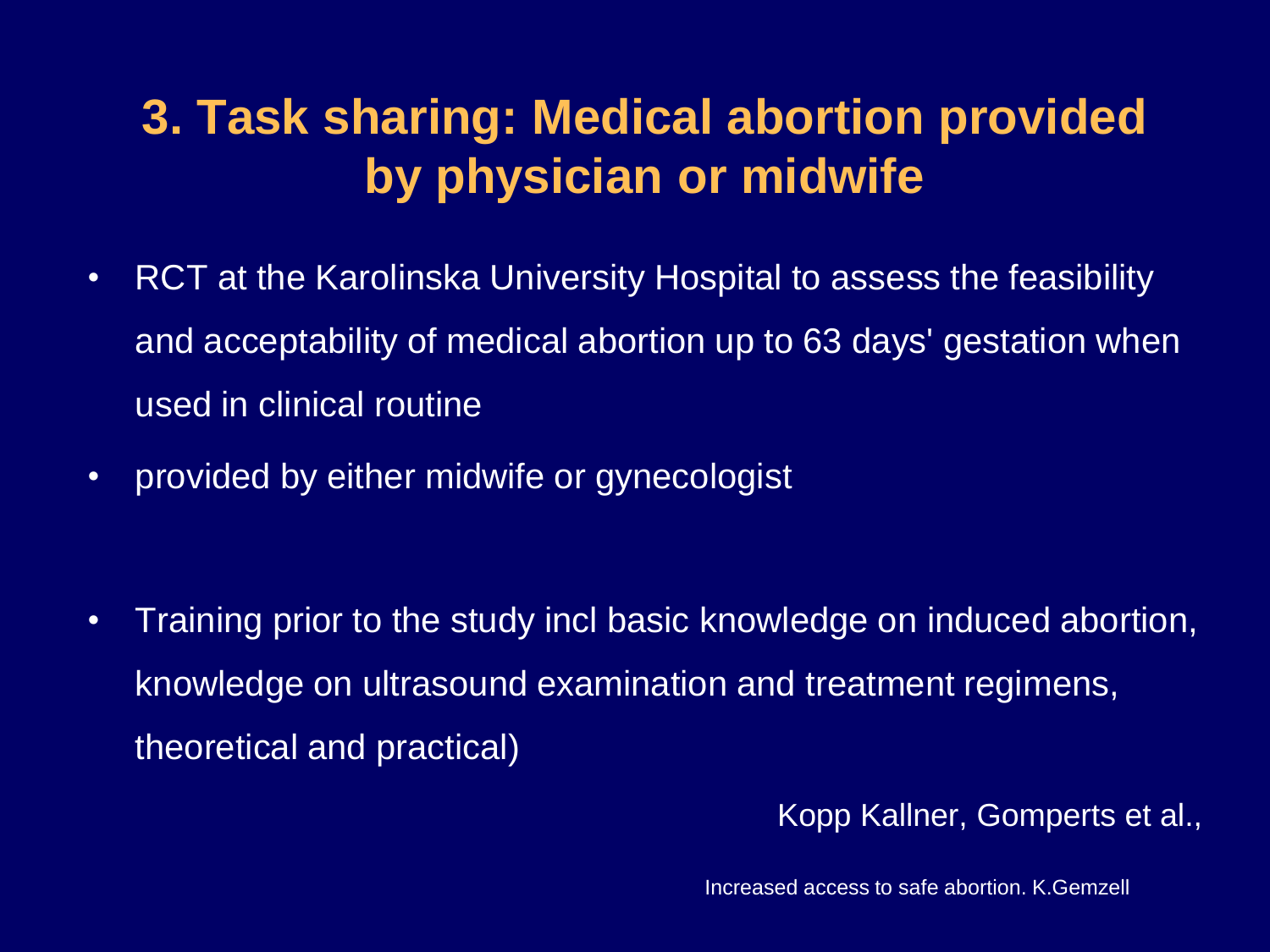### **Medical abortion provided by physician or midwife**

• Midlevel provision of medical abortion in Nepal – no difference in efficacy compared with physician

Warrener I et al., 2010

- Main differences:
- No selection of patients, Randomised at booking
- Examination incl. gynecological ultrasound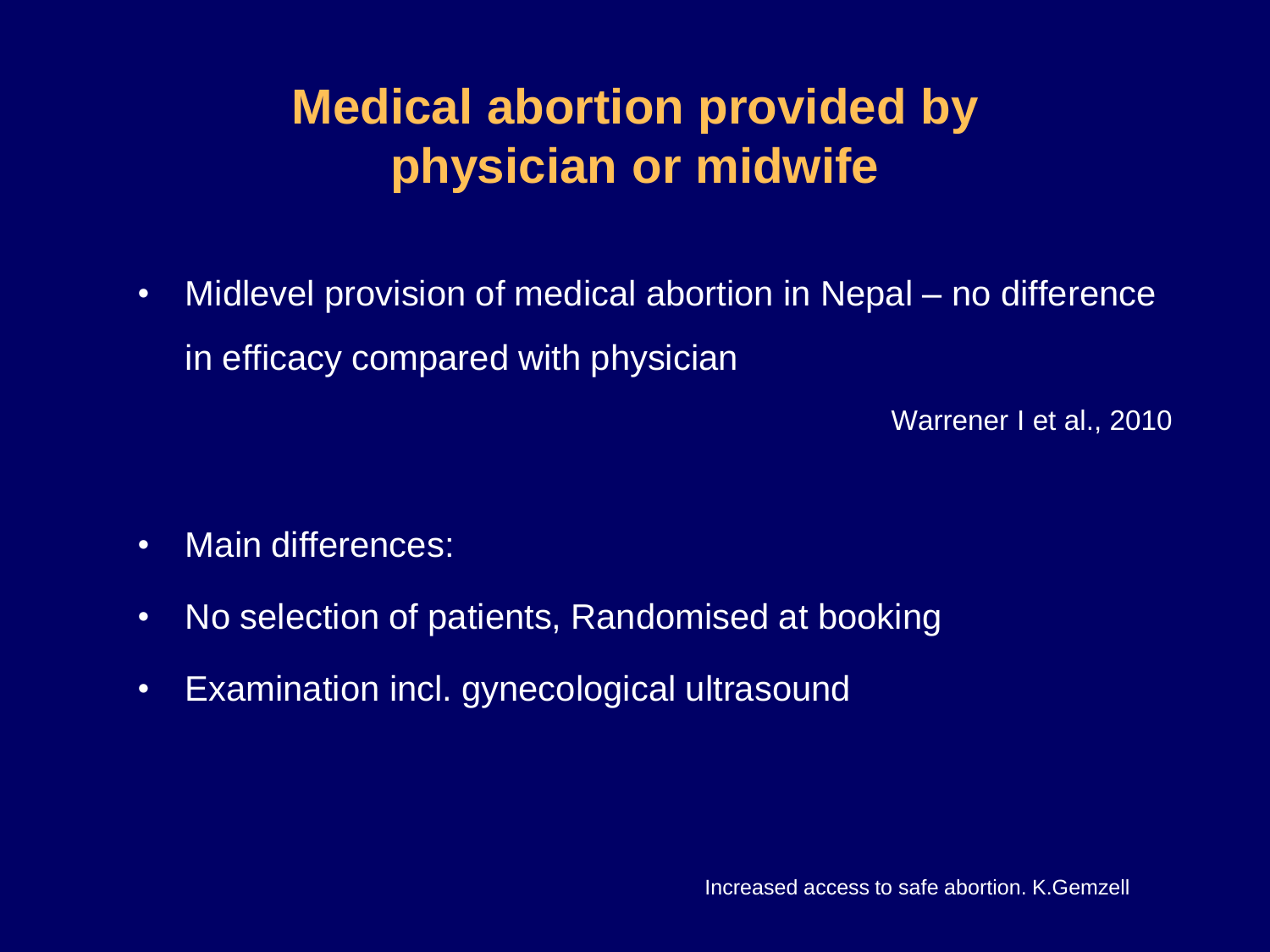# **Results I**

- 2011 01 31. LPLV 2012 07 25.
- 1071 patienter randomised ; 534 (midwife) and 533 (dr)
- 133 (12,4%) lost to follow up.  $\rightarrow$ 938 patients
- No differences were found with regard to:
	- Demographic parameters
	- Acceptability
	- "How well informed"
	- "Feeling safe"
	- No of unscheduled visits or surgical interventions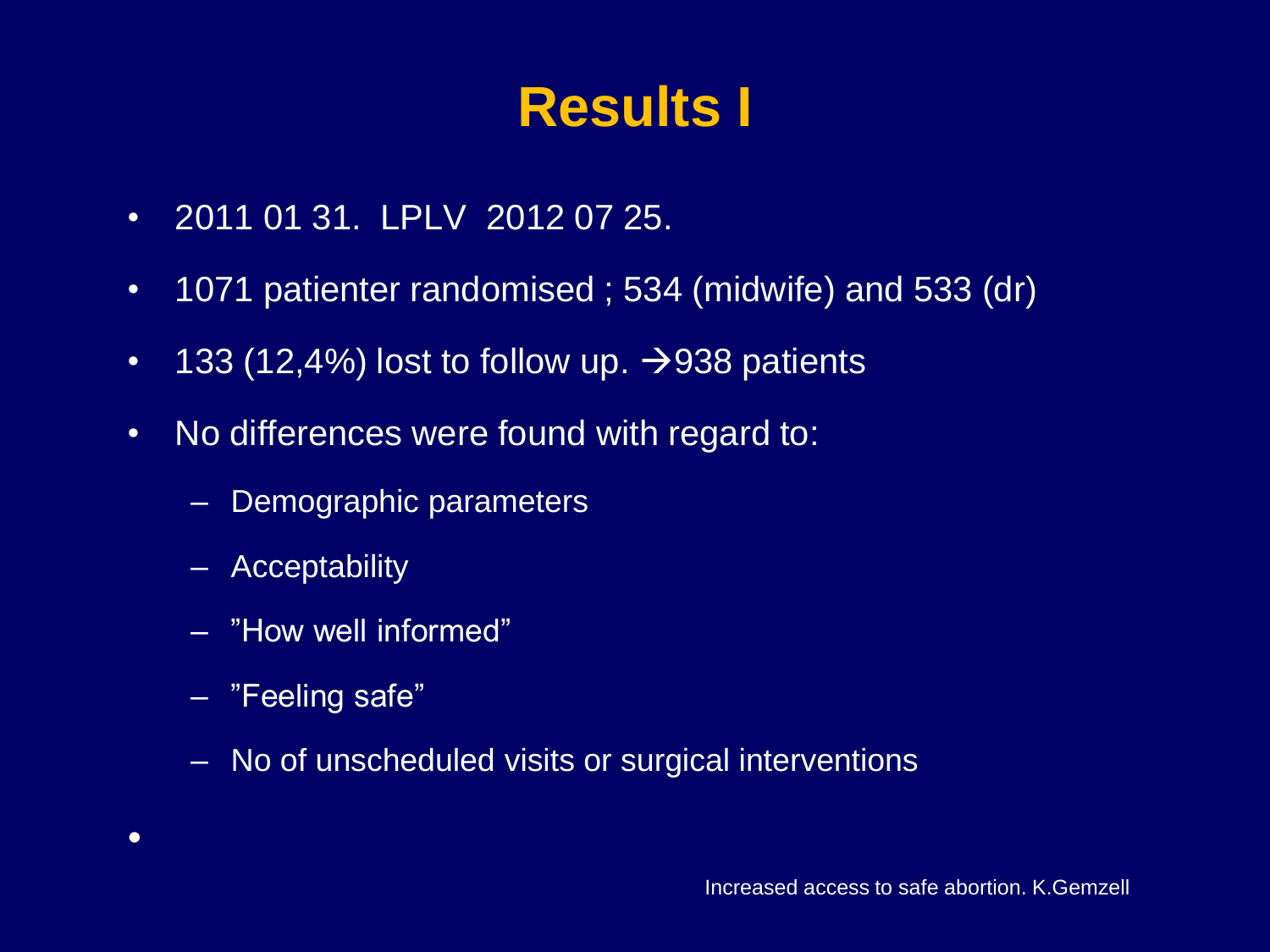# **Results II - differences**

- More women randomised to a physician chose home administration of misoprostol p=0.029
- Midwives providers prescribed significantly more LARC vs. physicans  $(p = 0.004)$
- Time for the consultation was significantly shorter for midwives vs. physicans p<0.01.
- Significantly more patients would prefer to see a midwife in case of a future abortion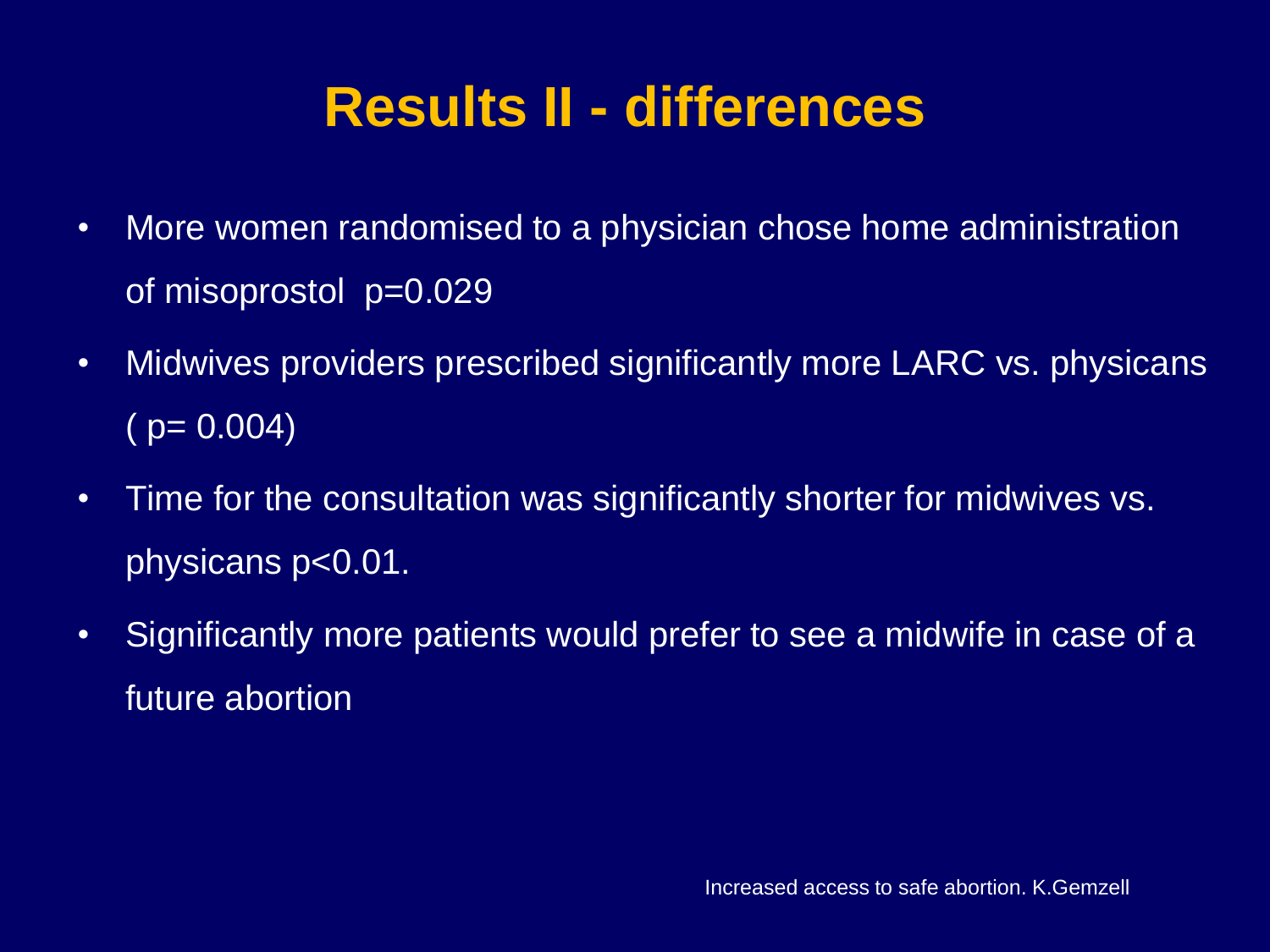#### **4. Simplified Follow Up in medical abortion: routine vs. self assessment**

#### Rational.

- Low rate of FU after medical abortion
- Only reason for FU to detect an continuing viable pregnancy
- s-hCG most effective, limitations, good corelation with u-hCG Design.
- RCT multinational, multicentre trial
- to assess the feasibility, efficacy and acceptability of self evaluation of complete abortion vs. clinical routine in medical abortion up to 63 days' gestation using a low sensitivity u-hCG test
- Increased access to safe abortion. K.Gemzell • 1200 women admitted for medical abortion with home use of misoprostol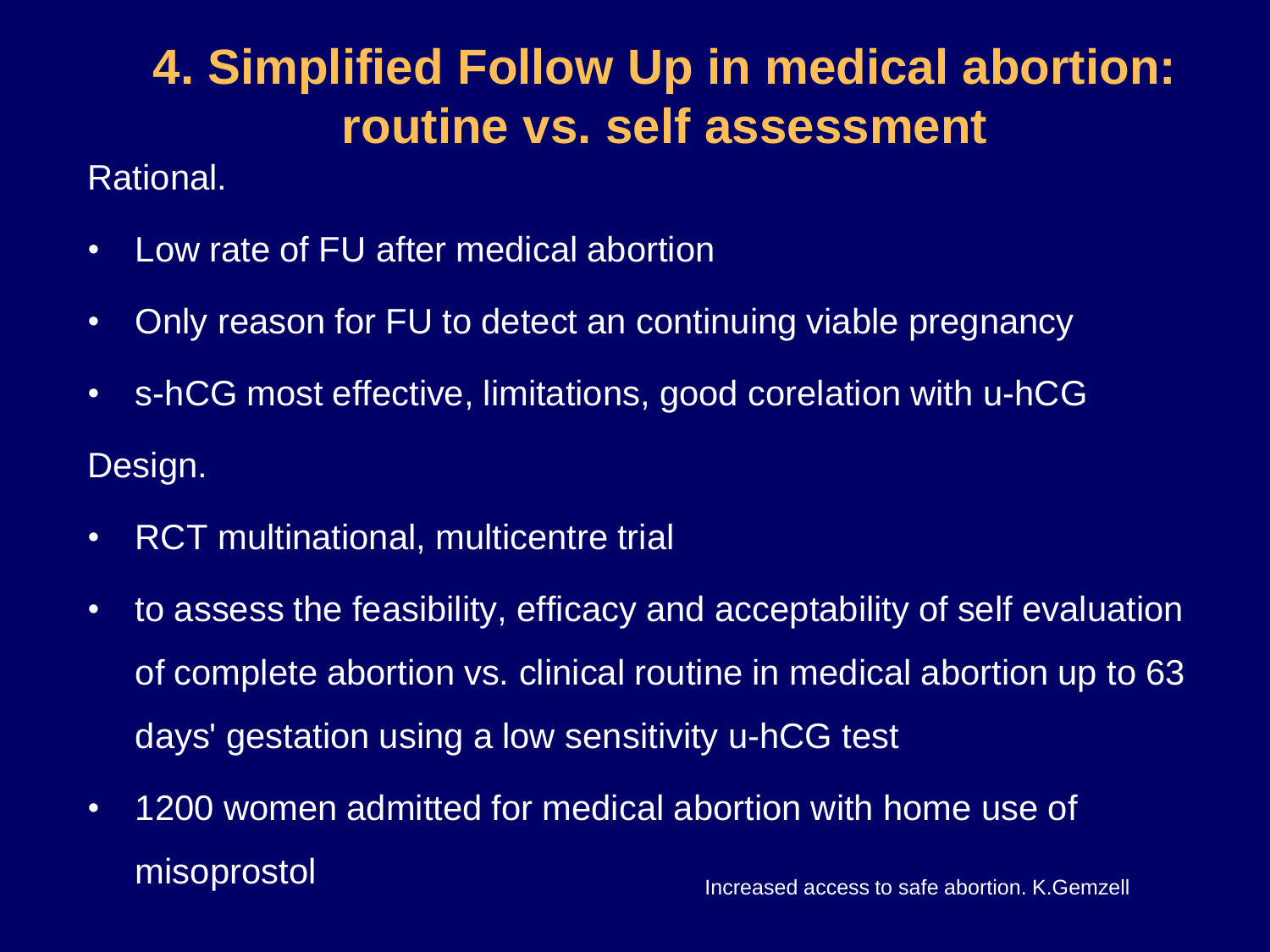### **Home self test**







#### **Complete abortion**

**Incomplete abortion or failed test 'Call the Clinic** Increased access to safe abortion. K.Gemzell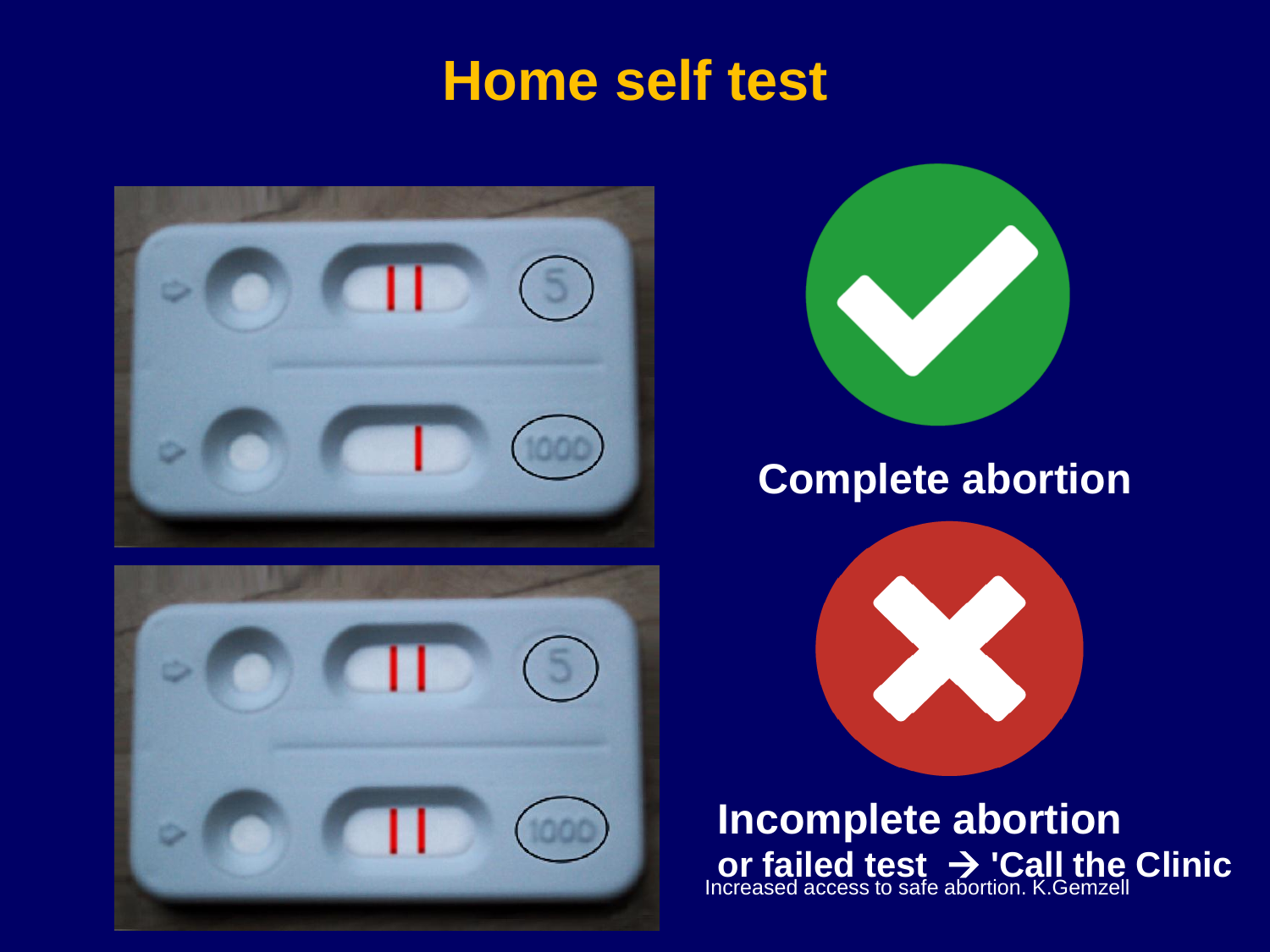# **Checklist MA Home Assessment**

Check the box when the answer is YES  $\Box$ 

#### **Complete abortion** (when 2 or more ⊠):

- $\Box$  Did you see expulsion of products?
- If you had any pregnancy symptoms before, are they gone?
- Did the pregnancy test (1000) show negative?

#### **Incomplete abortion/complications** (when 1 or more  $\boxtimes$ ):

- $\Box$  Are you still bleeding?
	- □ If yes, more than a normal period?
- Do you have severe abdominal cramps?
- Did the pregnancy test (1000) show positive?
- $\Box$  Do you feel sick?
	- $\Box$  Have you had a fever?
	- $\Box$  Have you had prolonged abdominal pain?
- Do you have excessive blood loss?
- Do you feel weak/ the whole body is aching?





**Contact the clinic**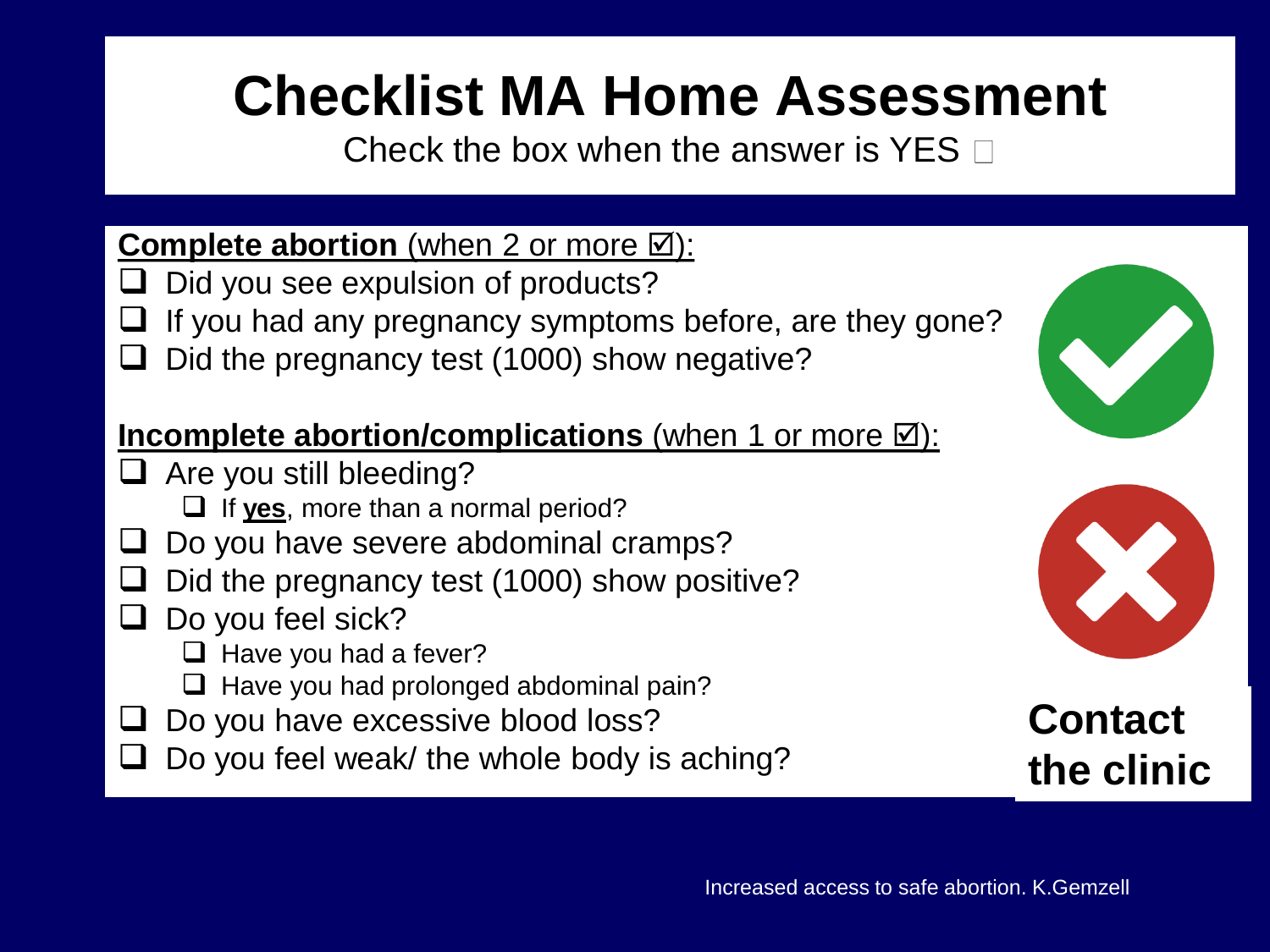#### **Results, interim analysis**

- No difference in efficacy (complete abortions) and safety.
- Significantly more women were lost to FU in the control group (29%) vs. the intervention group (n=1) (p<0.001)
- 92% found the home self test easy to use.
- 92% in the intervention group preferred self-assessment vs. 54% in the control group in case of a future abortion

• Same test found to be feasable and acceptable in clinical routine (Cameron ST, Glasier A et al., Contraception, 2012)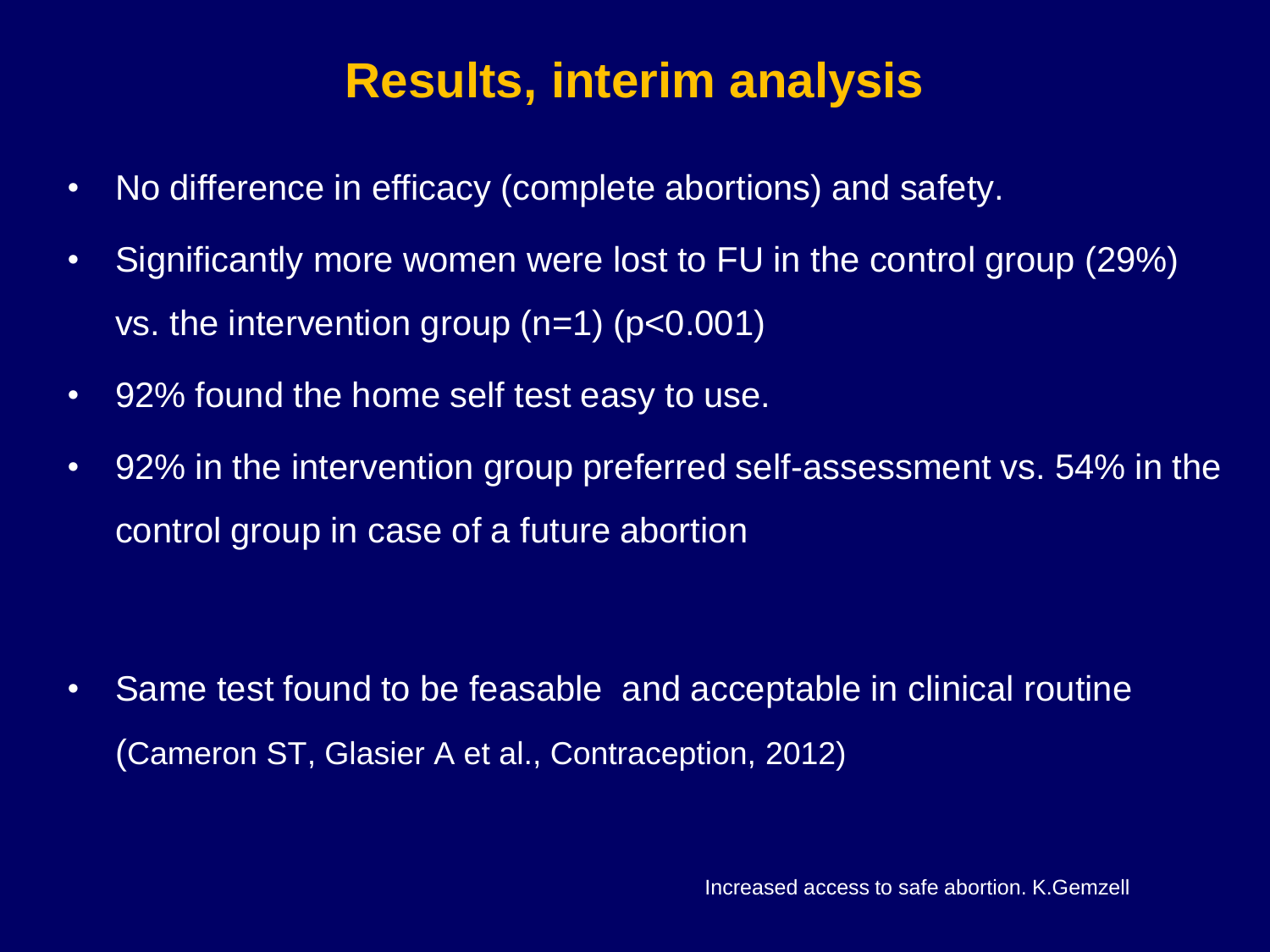#### **Medical abortion; "one stop clinic"** Karolinska University Hospital 2012

- Telefon booking
- Visit 1 on Day 1 to midwife or gynecologist; couseling, examination, contraceptive provision,
- mifepristone 200 mg taken in the clinic
- 24-48 h later: Cytotec 800 mcg, at home, pain medication
- FU at 1- 2 weeks. u-hCG self test

- Women can chose between:
	- surgical or medical abortion
	- misoprostol at home or in the clinic
	- FU in the clinic or self assessement Increased access to safe abortion. K.Gemzell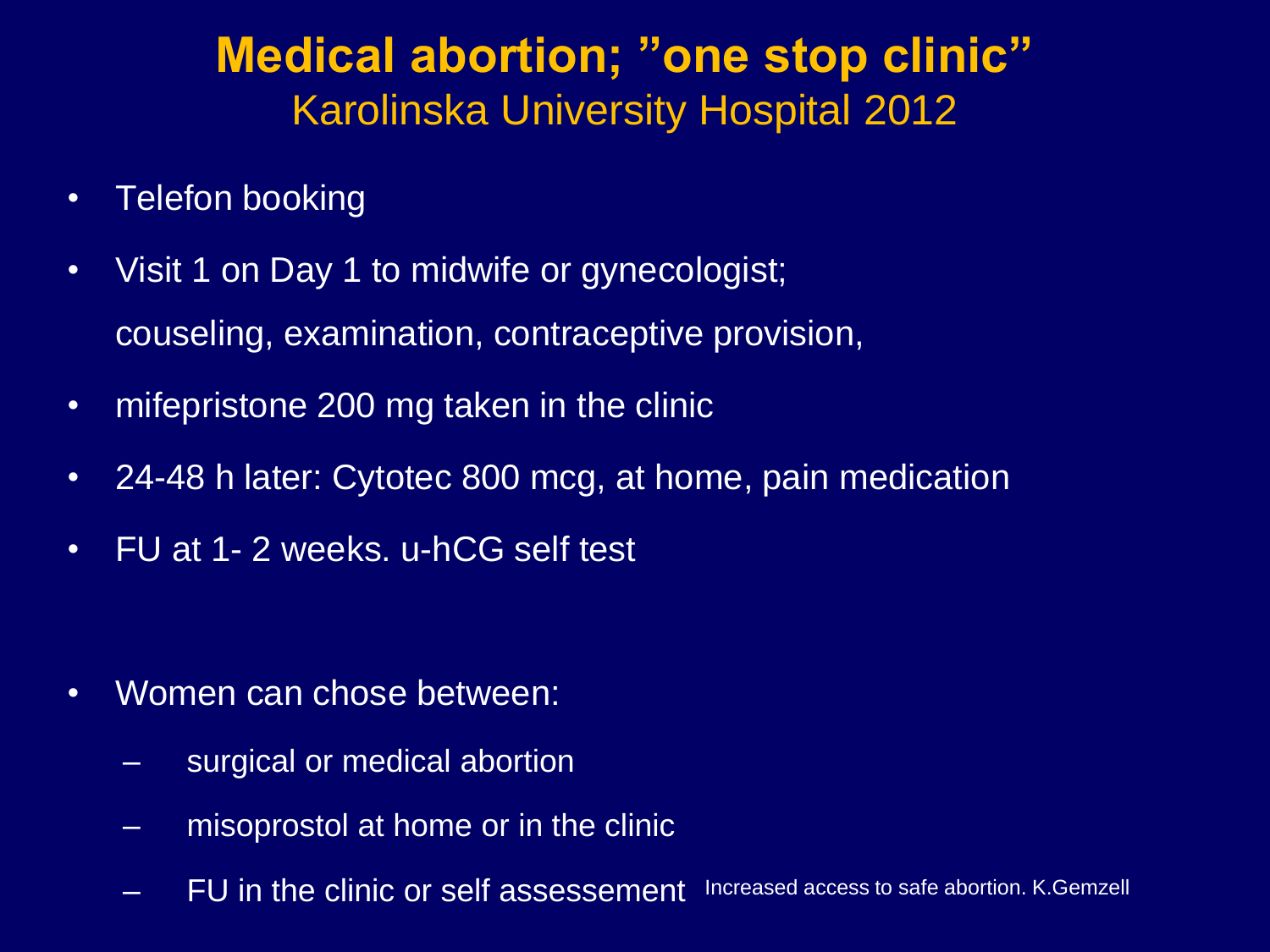# **Conclusion**

- Increased access to safe abortion services can be achieved by expanding access to medical abortion through:
- Home use of (mifepristone)/ misoprostol
- Telemedicine which can provide an alternative to unsafe abortion
- Task shift/sharing with midlevel providers
- Home self assessment with a check list and low sensitivity U-hCG